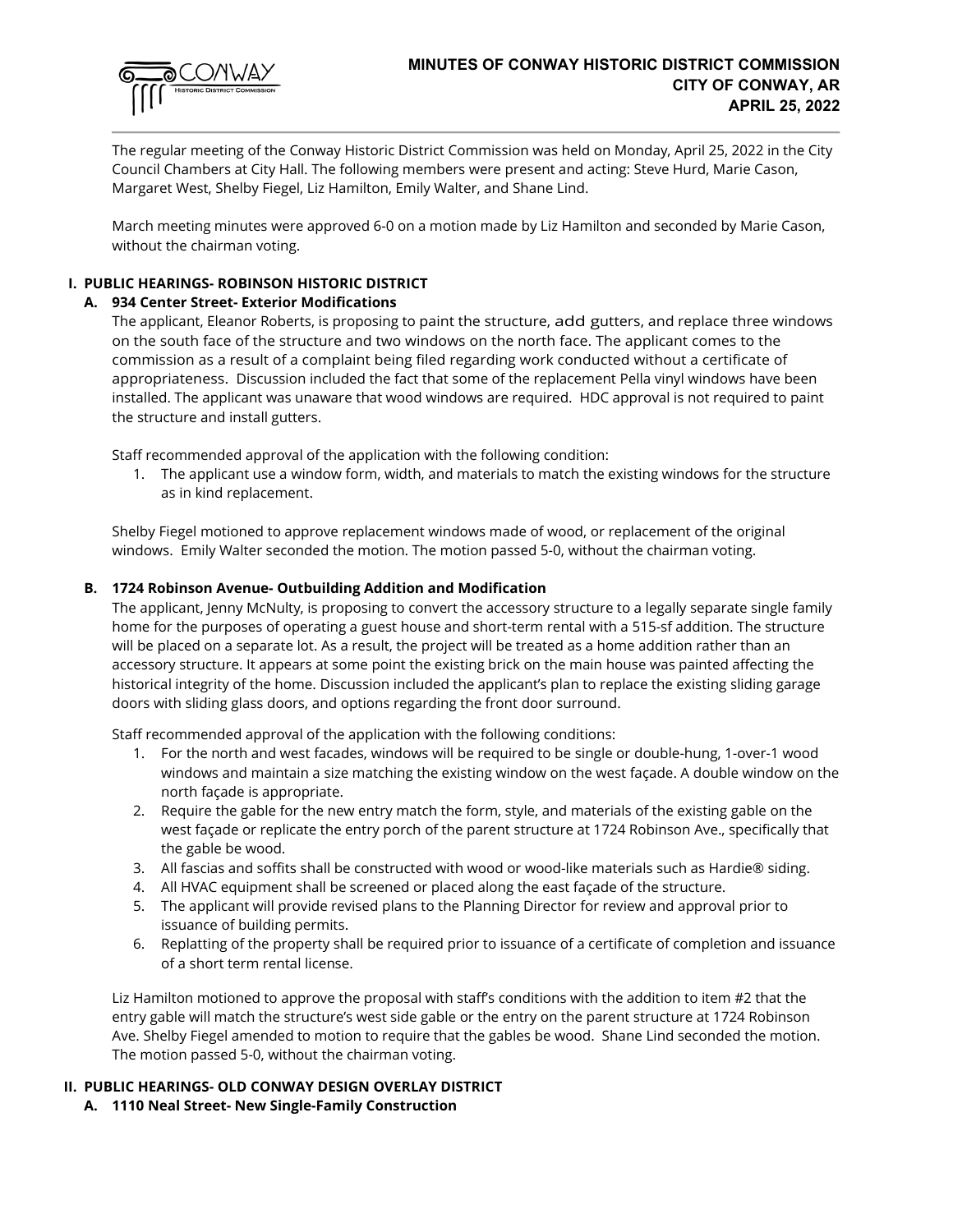

Richard Dillon is proposing to construct two matching, new, 1,400 square foot single-family homes in a minimal traditional style. Discussion included the fact that the owner hopes his projects will spark interest in improving the crime-ridden neighborhood of run down and burned homes. He plans to sell the homes, not rent them. Chairman Steve Hurd emphasized that new homes built next to each other should not be identical in appearance. He also mentioned that windows with plastic dividers are prohibited. The applicant requested permission to use vinyl for the soffits and fascia, but that is not allowed in the Old Conway Design Overlay District.

Staff recommended approval of the application with the following condition:

- 1. Sidewalks are required along all street frontages (5' sidewalk at least 6.5' from the back of the curb.
- 2. Proposed walkways should connect to the required sidewalk.
- 3. Planting of 1 canopy tree in each front yard is required.
- 4. Require all windows be of 1-over-1 design
- 5. Require the house plan for the west lot be flipped to have the proposed east façade face Neal Street.
- 6. Require an additional full size window or double window on the front façade of each structure in bedroom 3.
- 7. Require one structure be allowed to use board and batten siding and one use lap siding for upper detailing.
- 8. Require a variation in attic vent for each structure.
- 9. Require fascia and soffits to be finished with wood or wood equivalent construction (Hardie® siding.)
- 10. HVAC equipment be placed in a manner to minimize its visibility from the street and screened appropriately.
- 11. Submit revised drawings to the Planning Director for approval prior to release of the COA.

Shelby Fiegel motioned to approve the 12 proposed conditions but amended #4 by removing the vinyl siding stipulation since it doesn't apply to a brick home, and striking item #7, approving 11 total conditions. Emily Walter seconded the motion. The motion passed 5-0, without the chairman voting.

#### **B. 1919 South Boulevard- New Non-residential Construction**

The Catholic Diocese of Little Rock is proposing to construct a new, 7,761-sf student religious facility for the Catholic Campus Ministry. The proposed structure features a contemporary design using a pattern language that communicates a Catholic identity. It will feature a sanctuary and space for ministry activities. Discussion included that the structure is set closer to Baridon St due to a large easement and the desire to save two large trees. Staff explained that the 1.25 landscape requirement is to help the institutional structure blend into the residential neighborhood.

Staff recommends approval of the application with the following conditions:

- 1. Require three windows be placed on the South Blvd. façade.
- 2. Require additional detailing such as windows or a variation in materials on the large gabled area on the east façade where Hardie ® siding is used.
- 3. HVAC/mechanical equipment be placed in a manner to minimize its visibility from the street and screen appropriately.
- 4. Defer setting landscaping requirement to the development review phase. Landscaping should be at least 1.25 times the required landscaping and include the planting of street trees along Baridon St. and South Blvd.
- 5. Require a 36" combination brick and Hardie ® siding wall to screen the transformer and parking areas along South Blvd.
- 6. Platting of the property will be required.
- 7. A conditional use permit allowing religious activities will be required prior to site development review approval.